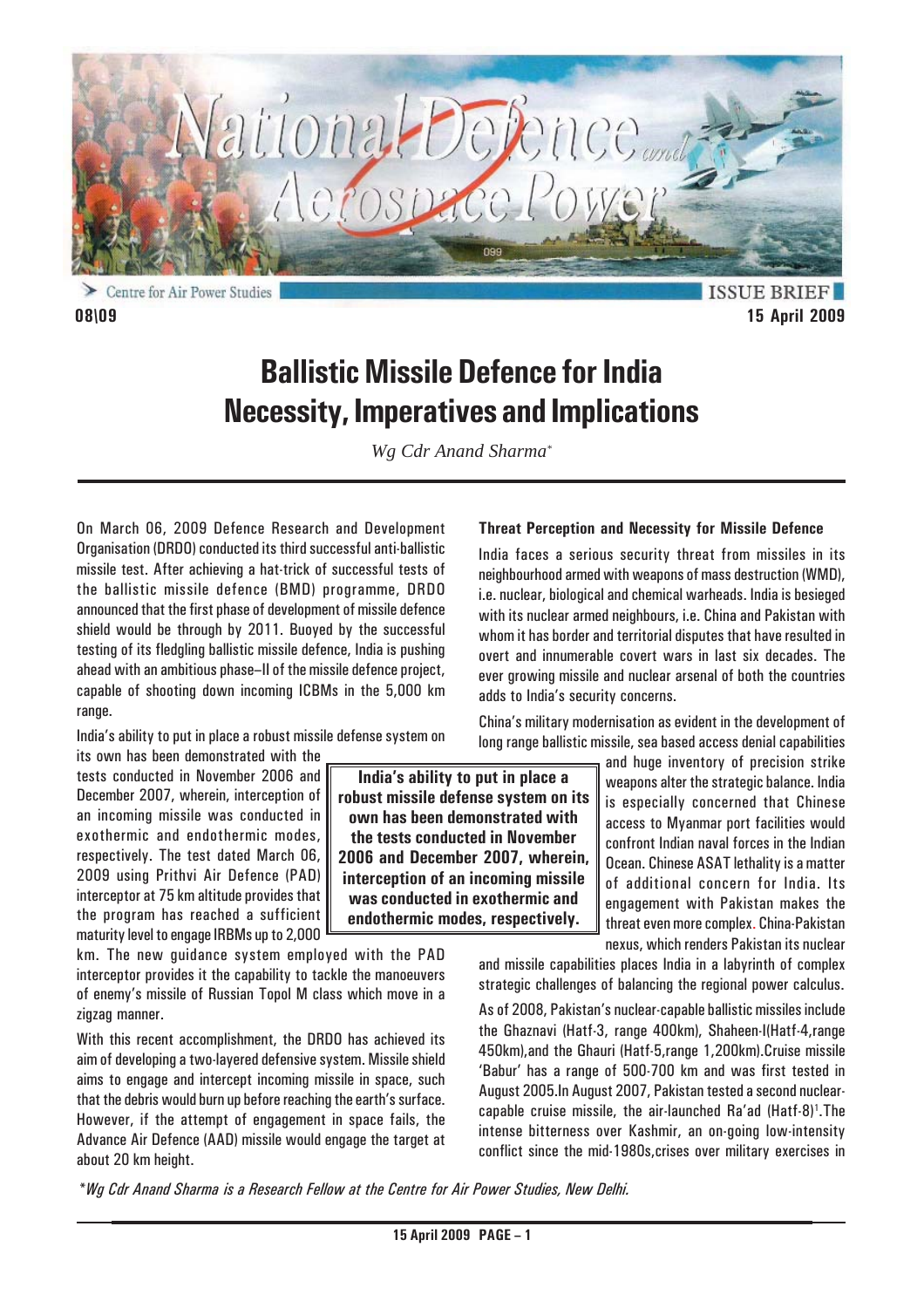### **ISSUE BRIEF**

# Centre for Air Power Studies

1986-87, 1990, nuclear testing in 1998, armed conflict in the Kargil sector in 1999 and aggressive missile testing does not bode well for stability in the region.

India's 'No First Use' policy and its nuclear and long-range power projection programs as instruments for maintaining 'minimum deterrence' aim at achieving strategic stability by building a capacity to endure a first nuclear strike and still be able to respond with a force that could cause unacceptable damage. However deterrence failure can not be ruled out in its nuclear strategic relationship with Pakistan. The expectation of restraint from a military leadership controlling the missile and nuclear arsenal of Pakistan would be faulty judgment.

Post 26/11, Pakistan has been very vocal about its nuclear option against any Indian retaliatory action. This approach

of Pakistan's nuclear strategy portrays a low nuclear threshold irrespective of the nature and scale of the conflict<sup>2</sup>.

The chaos that is engulfing Pakistan appears to represent a frightening case of strategic blowback. Pakistan's nurturing of the Taliban and their brethren have grown too strong and seem to beyond the

control of the civilian leadership. Pakistan's Swat Valley, where militant culture is taking root is neither tolerant nor passive in nature. The country has substantial arsenal of nuclear weapons. The tribal area, which harbours thousands of Taliban militants, are believed to be hosting Al Qaeda's senior leaders, including Osama bin Laden.<sup>3</sup> Al Qaeda's interest in procuring nuclear material is long established.4 A Q Khan's secret nuclear supply network has compounded the precariousness of weapon's diversion in the hands of non-state actors for whom deterrence by threat of reprisal does not hold ground.

India's security concerns and objectives include the need to deter both Pakistan and China. The ballistic missile with a nuclear warhead is essentially a strategic weapon, employed for its deterrence value. Last six decades, demonstrate that ballistic missiles with conventional warheads have been used in regional conflicts. The 1980- 88 Iran-Iraq war, Libyan attacks on Lampedusa Island, Operation Desert Storm and the war in Afghanistan demonstrated the capability of ballistic missiles to threaten a full range of targets for political and military purposes. Conventional missile strikes at airfields or key logistics hubs can influence the pace and scope of military operations. Ballistic missiles are clearly becoming common battlefield weapon that attain the same results against an adversary without escalating the conflict towards the use

**Ballistic missile defence is not foolproof but a robust missile defence system buys time and blunts the political effects. Absence of a missile defence capability in such a security scenario will leave India vulnerable to potential nuclear blackmail.**

of nuclear weapon. Iraq demonstrated that missile armed only with conventional warheads were effective terror weapons. The Scud attacks on civilian population centers affected coalition military strategy and constrained US options for employing available allied forces in other operational missions. The capability to protect noncombatants becomes increasingly vital. Defending against such missile threats is a global challenge. It is not possible to distinguish whether these missiles are nuclear or conventional, but the response takes only several minutes, and can occur automatically. The use of ballistic missiles with conventional warheads could provoke a retaliatory nuclear strike.

India has become one of the fastest growing economies of the world. India with its vast military, huge manpower

> and economic prowess could become a regional power but economic priorities and growth need to be supported by corresponding military capability. A militarily weak nation will not be able to protect its economic strength. For India to achieve and maintain a continental status in the future, it needs to match or outdo adversary's capabilities.

No country can afford to keep its civilian and military assets and its population vulnerable to missile attack especially in the light of adversary's brinkmanship and obligated collapse of threshold due to non state actors despite availability of BMD technology which is reasonably capable against ballistic missile strike. Missile defence is also a moral issue because homeland defence, the physical security of country's territory and citizens is the prime national security priority and ultimate moral responsibility of every state.

Given the profound implications, it is of crucial significance that India should accord adequate attention to the issue. At present, ballistic missiles with nuclear warheads have a psychological impact to deter the adversary by threatening him with 'unacceptable damage' in case of any misadventure, but it is wise to develop and perfect missile defence. Though ballistic missile defence is not foolproof but a robust missile defence system buys time and blunts the political effects. Absence of a missile defence capability in such a security scenario will leave India vulnerable to potential nuclear blackmail.<sup>5</sup>

### **Indian Missile Defence Efforts and Options**

In 1983, when New Delhi initiated an "Integrated Guided Missile Development Program", it included not only offensive missiles such as the nuclear-capable Prithvi and Agni, but also Akash, a surface-to-air missile for the air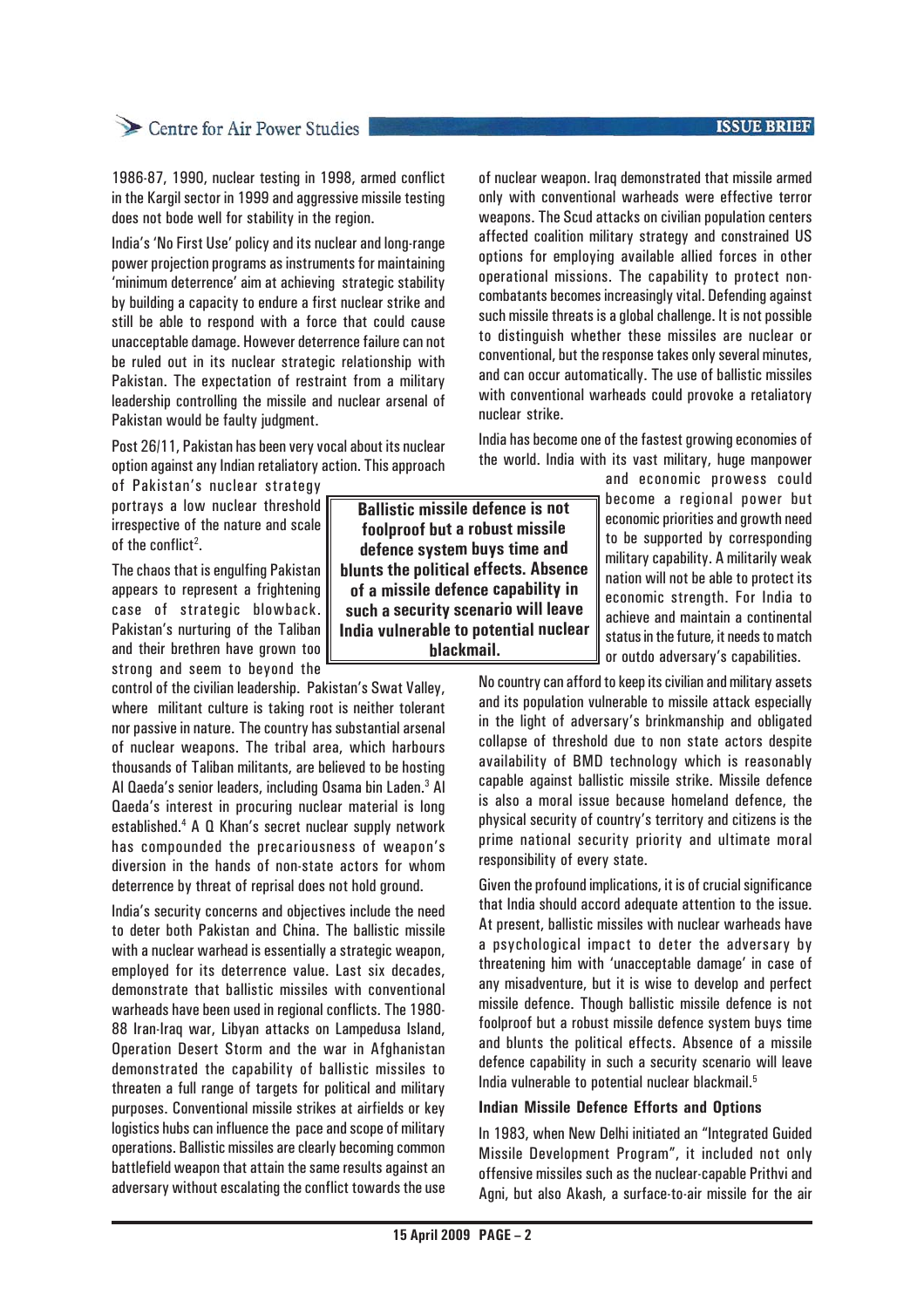### **ISSUE BRIEF**

## Centre for Air Power Studies

defence role. Later in the 1990s, DRDO initiated conceptual missile defence studies.

Initially, India's BMD plans revolved around the evaluation of three distinct systems: the Israeli Arrow, American PAC-3 missile defence system, Russian S-300VM and the Russian S-300 PMU-1/2. India has received presentations from the three countries which have operational BMD or anti-ballistic missile systems. All of these systems have advantages and disadvantages that are worth considering, even though, it would be more beneficial to have an indigenous system catering to India specific security needs.

The DRDO has laid the foundation of India's BMD architecture, having carried out three successful flight tests of its new interceptor missiles, named PAD for the exo-atmospheric version and AAD for the endoatmospheric variant. Dr V.K. Saraswat, chief controller, R&D and programme director (air defence) DRDO, said that Indian BMD would be better than the American PAC-

3 anti-missile system which is now 'outdated'. However, he, acknowledged the Indian BMD programme has received help from countries like Israel (LRTRs), France (fire-control radars) and Russia (seekers) for "bridging technology gap and accelerating technology development." <sup>6</sup> The third successful

test-firing of India's new BMD system on March 06, 2009 has reinforced the claim of DRDO that the system will offer an initial operating capability by 2011, with hit-tokill probability of 99.8 percent<sup>7</sup>. The BMD system would be declared operational after six more test-firings, including an integrated trial in which two interceptors will be launched at an incoming ballistic missile. One, to destroy it at an altitude of 40 km and the other to annihilate falling debris at a height of 15 km.<sup>8</sup>

While India has resolved to build BMD indigenously, it would be advisable to enter into collaborative development programs with carefully selected private Indian and foreign firms. India must gain access to already proven or developed systems available with friendly countries in order to reduce the timeline of the development of its own systems. Israel collaborated with US for its Arrow program which benefited Israel financially and US gained technological inputs and spin offs for development of its own systems. MEADS program, is also an example of cooperation amongst the countries for the development of BMD. The difficulty may not be in the development of interceptors themselves but building up the network of

**India's missile defence requirements will be more oriented towards lower tier threats; however it would be practical to have a comprehensive architecture that can meet all realistic threats including air-breathing cruise missiles.**

sensors and a command and control system to make the whole system credible.

India had earlier imported two Green Pine Israeli radars for its own use which is the critical component of Israel's Arrow missile defence system. The third BMD test also involved testing of the indigenously developed "Swordfish" long-range tracking radar. This radar is an acknowledged derivative of the Israeli Green Pine long range radar and has been developed by DRDO in collaboration with Israel and France. Its production is being taken up concurrently by the Electronics and Radar Development Establishment (LRDE) in Bangalore in association with the private sector.

Space based early warning systems to supplement the powerful long-range radars especially in the western Himalayan Mountains is an utmost necessity. The powerful radar could cover most of the possible launch sites of the adversary. But, satellites would still be needed to cover the whole of Pakistan and to provide a secure

> and unambiguous warning of a launch event. The IRS (Indian Remote Sensing) and Cartosat series of remote sensing spacecraft have provided some of the capability required to build an equivalent of the space defence support program (DSP). Though India could gain access to the US DSP and SBIRS

(Space Based Infra Red System) information the same way as NATO, Israel, Japan, and South Korea, however, it would be reasonable to develop the capability of space based surveillance, detection and tracking through home grown technology. This is not an impossible proposition given the technical expertise already attained by ISRO.

India's missile defence requirements will be more oriented towards lower tier threats; however it would be practical to have a comprehensive architecture that can meet all realistic threats including air-breathing cruise missiles. India's existing air defence capabilities enabled by acquisition of Aerostats radar, the Akash surface-to-air missile operating in conjunction with the indigenous Rajendra surveillance & engagement radar needs to be integrated especially against low-flying cruise missiles, aircraft and unmanned aerial vehicles. Indigenous 'Integrated Air Command and Control System (IACCS)' being operationalised by this year end would integrate the ADGES (Air Defence Gound Equipment System) with airborne platforms, Aerostats radars, UAVs and other terminal air defence weapon system radars. The Phalcon AWACS acquisition and its integration into the air defence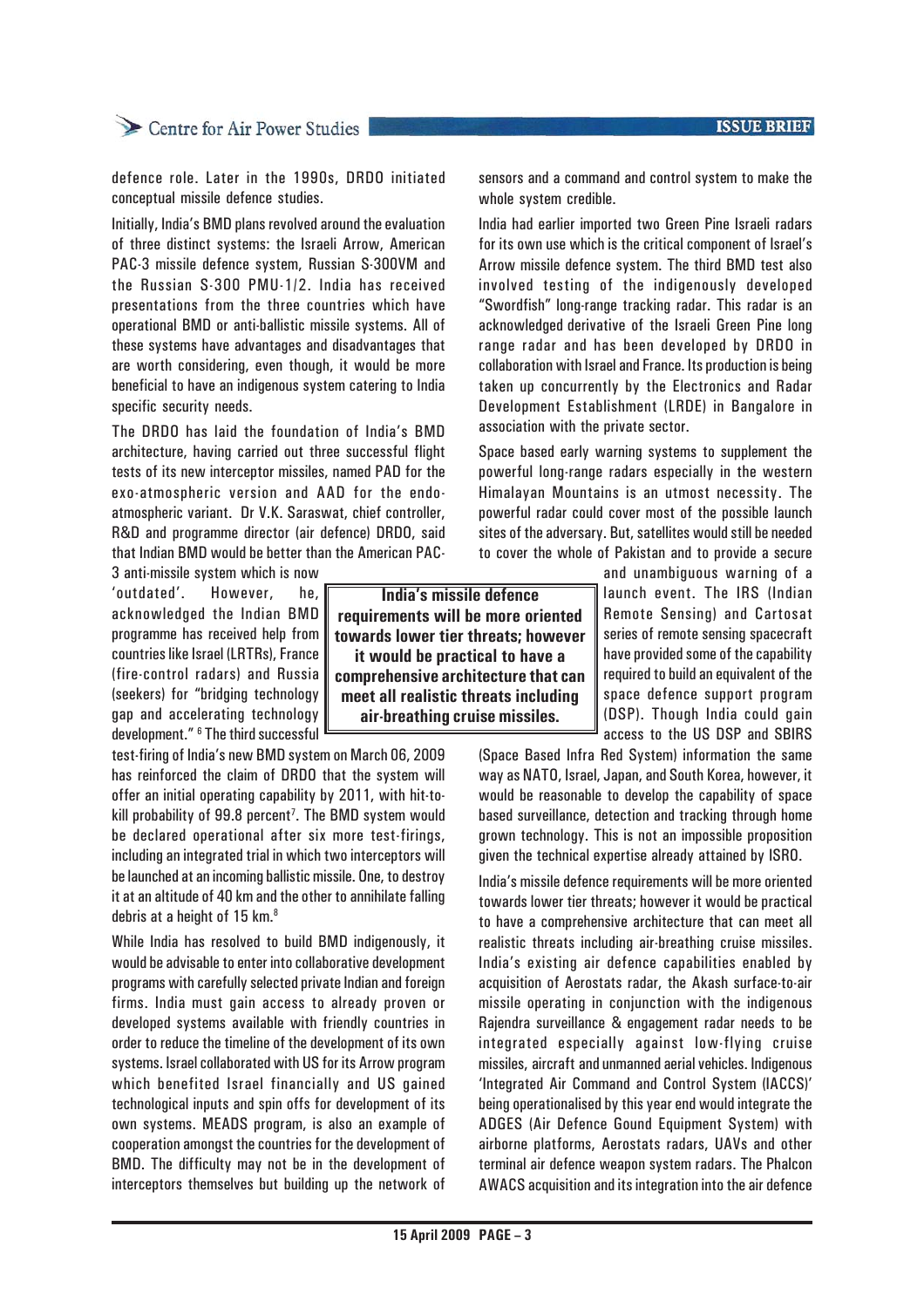# Centre for Air Power Studies

set up would immensely enhance the capability of low level detection which is singularly a major issue for cruise missile and UCAVs detection.9

Hezbollah's rocket rain provides a scary example where an adversary may opt for short range missiles and rockets launched with a view to saturate the defences. The next priority of India's missile defence programme should be to counter enemy missile salvos in concentrated attacks. Accordingly, Indian missile defence system would need to attain multiple target interception capability.

One cheap and effective method to defeat missile defence is the use of countermeasures. Therefore, it is imperative for a BMD to cater for numerous countermeasures. Boost phase interception (BPI) offers several advantages in this regard. Firstly the interception challenge is significantly simplified as the destruction of incoming missile is at a

time when it is most vulnerable. Secondly, the BPI takes place over enemy territory.

Sea-based, theatre missile defences (TMD) provide tactical and strategic leverage given the vulnerability of the long Indian coastline and growing trade through the Indian Ocean. Sea-based assets can be forward deployed on areas of potential conflict and represent a powerful peacetime message. Sea

based BMD has advantage of the attributes of naval forces including overseas presence, mobility, flexibility, quick response and sustainability in order to provide lower tier protection to ports, coastal airfields, amphibious objective areas, own forces ashore, and other high value sites.

Deployable directed energy weapons (High energy laser) will present a new capability to destroy ballistic missiles, but more importantly, a foundation to build entirely new defence architecture. DRDO has announced that directed energy missile defence system is also under development. **Is BMD a Panacea?**

Missile defence is no silver bullet and does not offer foolproof guarantee of interception of every missile and survivability of innocent non-combatants. Any amount of sophistication can not provide 100% safety from a missile attack and the possessor of missile defence will always be vulnerable, may be with lesser risk but potentially high consequences.

Active defenses can never be considered in and of themselves a panacea still, missile defence has value in limiting the damage. It adds uncertainty to the calculation

of any potential attacker. Some missile defence is evidently better than no missile defence. BMD is yet to be proven in an actual battle scenario nevertheless, the advancement in technology provides that the system is viable and whether or not it is a new mantra in present strategic context.

High cost of missile defence will be a significant factor for India. On the other hand, nothing can justify remaining exposed to the risk. The political cost of lacking a missile defence is unimaginable. The financial constraint for not developing missile defence cannot be the argument for a rational state. Indeed, it is a moral imperative. Further, for any growing economy like India the BMD has intrinsic merit in projecting a sovereign image.

### **Conclusion**

Spectacular progress in computers, propulsion systems

**India has announced its plan to develop a two tier BMD system capable of intercepting both inside (endo-atmospheric) and outside (exo-atmospheric) the earth's atmosphere. Also, India is moving forward in developing the necessary infrastructure to develop missile defence systems including space based detection capabilities.**

and space science has improved accuracy, speed, lethality, agility and survivability of missiles manifolds. Their operational characteristics make them an appealing instrument to which states willingly devote their scarce resources in order to cater for their regional security concerns. In operational employment ballistic missiles essentially fit in as suitable weapons in tactical as well as

strategic planning.

Combating ballistic missile threat even in conventional conflict situation is a formidable task and this puts acquisition of BMD in perspective. India has announced its plan to develop a two tier BMD system capable of intercepting both inside (endo-atmospheric) and outside (exo-atmospheric) the earth's atmosphere. Also, India is moving forward in developing the necessary infrastructure to develop missile defence systems including space based detection capabilities. Though, planned for deployment by 2011, it would be more hard work now to develop a credible comprehensive architecture, especially catering for low level air breathing threats.

There are multiple implications of Indian BMD: India has to develop its capabilities in boost phase as well as in terminal phase interception. Sea based and land based mobile system would provide effective theatre defences capable of responding in a timely manner. Indian missile defence program has entered in to Phase-II with the challenge of providing defence against ICBMs of range up to 5,000 km with interceptor having speed 6-7 Mach,

### **ISSUE BRIEF**